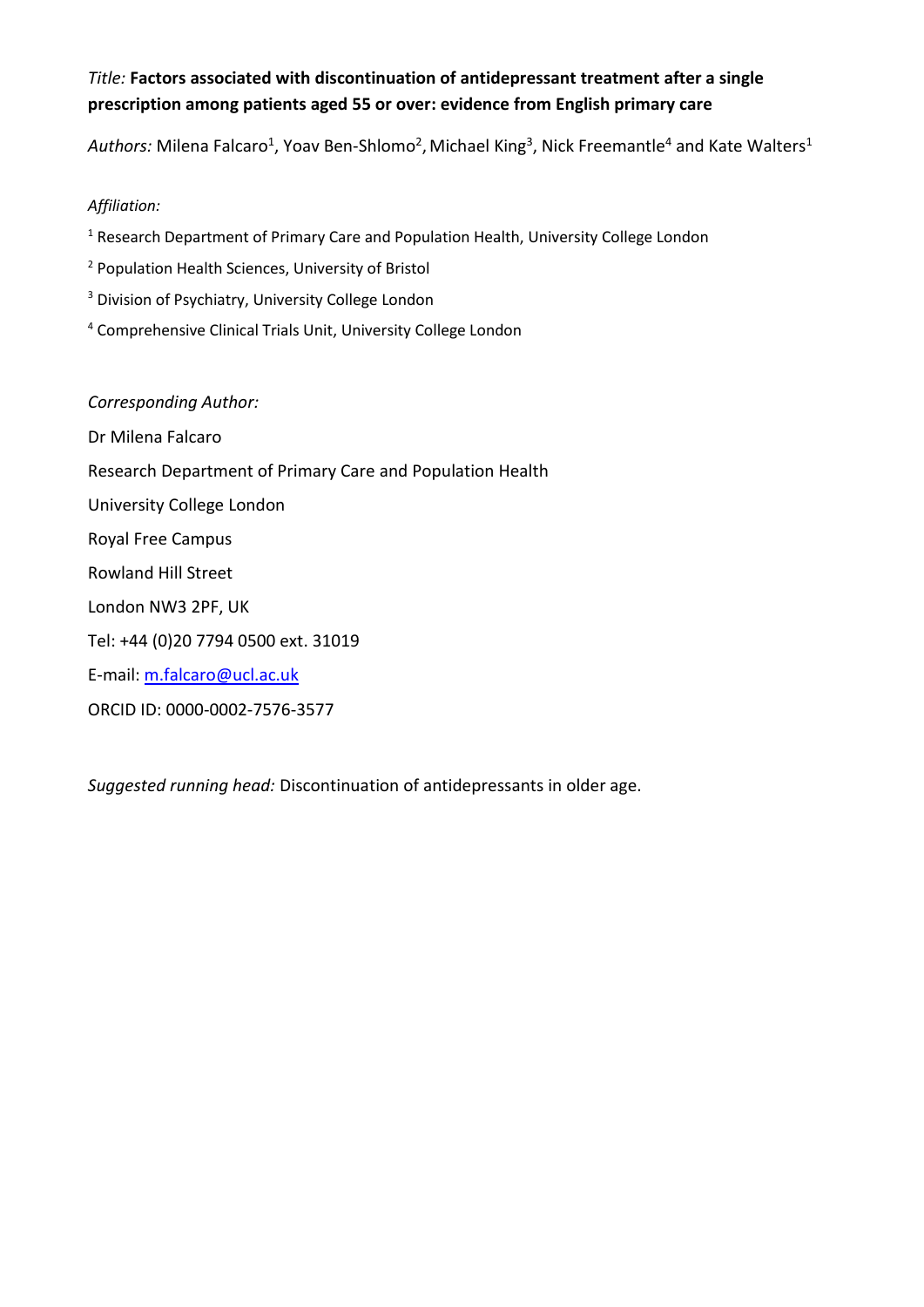**Factors associated with discontinuation of antidepressant treatment after a single prescription among patients aged 55 or over: evidence from English primary care**

#### **ABSTRACT**

#### **Purpose**

Antidepressants are frequently prescribed to older people with depression but little is known on predictors of discontinuation in this population. We therefore investigated factors associated with early discontinuation of antidepressants in older adults with new diagnoses or symptoms of depression in English primary care.

#### **Methods**

Data from a nationally representative cohort of patients aged 55 and over were used to evaluate the association between discontinuation of antidepressant medication after a single prescription and potential explanatory variables, including socio-demographic factors, polypharmacy and agerelated problems such as dementia.

## **Results**

Overall, during the study period we observed 34,715 new courses of antidepressant treatment initiated after recorded symptoms or diagnoses of depression. Antidepressant discontinuation after a single prescription was more common in people with depressive symptoms (32%) than in those with diagnosed depression (21.6%). In those diagnosed with depression and in women with depressive symptoms we found that, after adjusting for confounders, the odds of early discontinuation significantly increased after age 65 with a peak at around age 80 and then either levelled or reduced thereafter. Early discontinuation was also significantly less common in people with dementia and in those with diagnosed depression living in more rural areas.

## **Conclusions**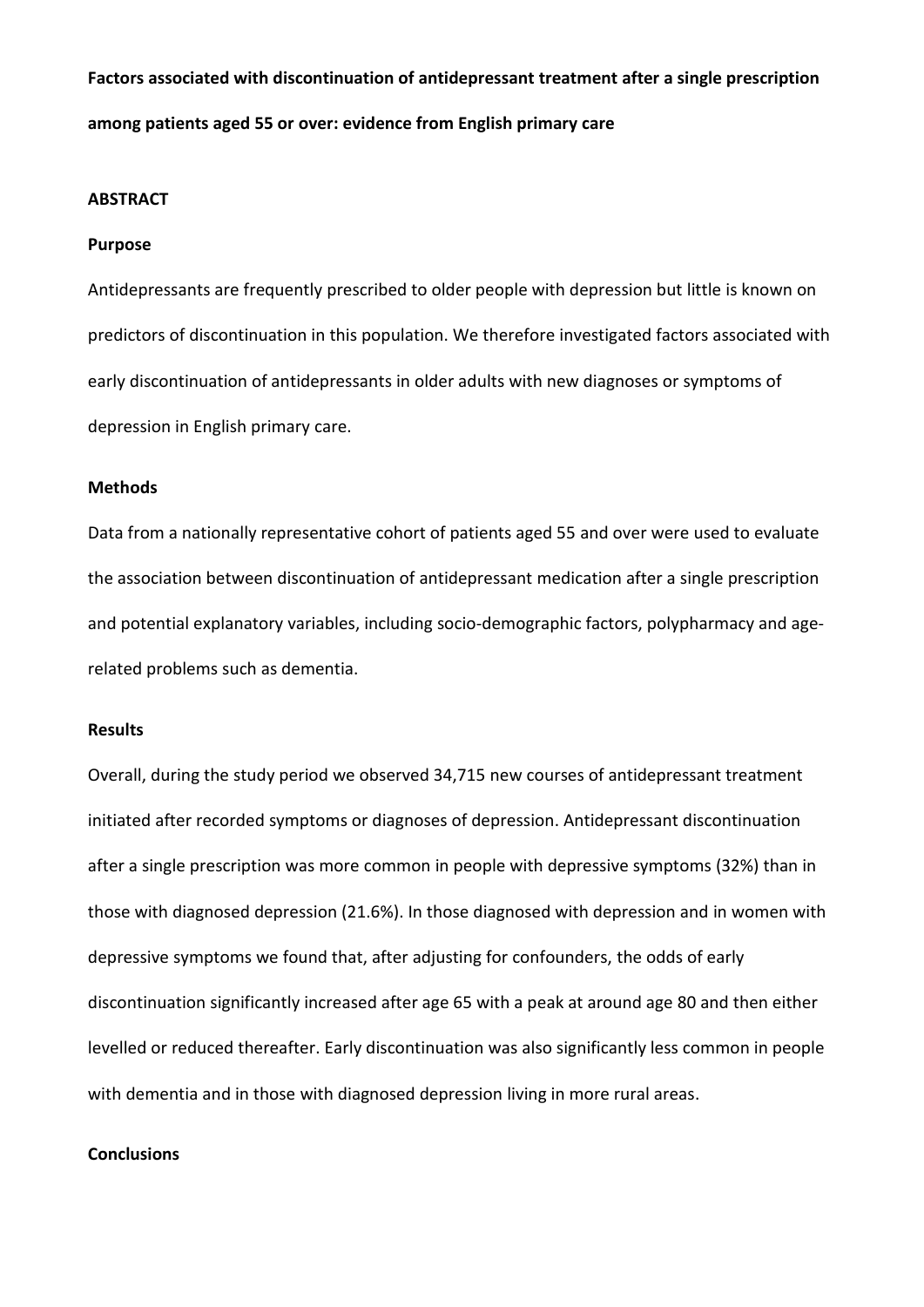Early discontinuation of antidepressants increases in the post retirement years and is higher in those with no formal diagnosis of depression, those without dementia and those with diagnosed depression living in urban areas. Alternative treatment strategies, such as non-drug therapies, or more active patient follow-up should be further considered in these circumstances.

**Key words:** antidepressants, depression, early discontinuation, electronic health records, primary care.

#### **INTRODUCTION**

Antidepressants are a well-established and effective treatment for depression in primary care [1]. Similar effectiveness is also seen in general populations aged 60 years and over [2], although the evidence in those older than 85 years is less clear as few studies include the oldest old. The volume of antidepressant medication has been rising in the last decade [3] and initiation of antidepressants is very common for older people (65 years and over) with new episodes of diagnosed depression or depressive symptoms in primary care [4]. A meta-analysis of studies on people aged 75 and over reported prevalence rates ranging from 4.6% to 9.3% for major depression and from 4.5% to 37.4% for depressive disorders [5].

In the UK depression management guidelines on prescribing antidepressants recommend a maintenance period of at least six months following the resolution of symptoms [6]. However, evidence suggests that in clinical practice, outside of trials, early discontinuation rates for antidepressants in the general adult population can be very high, with between one-third and onehalf of patients discontinuing within the first 3 months [7]. This may be due to a reluctance to start antidepressants in the first place (i.e. they are issued but never taken) and a mismatch in treatment preference between the patient and the GP [8]. Alternatively, there may be poor tolerability or early adverse effects from the medication, a perceived lack of treatment response or decisions to try alternative treatments instead (e.g. psychological therapy) [8]. Patients may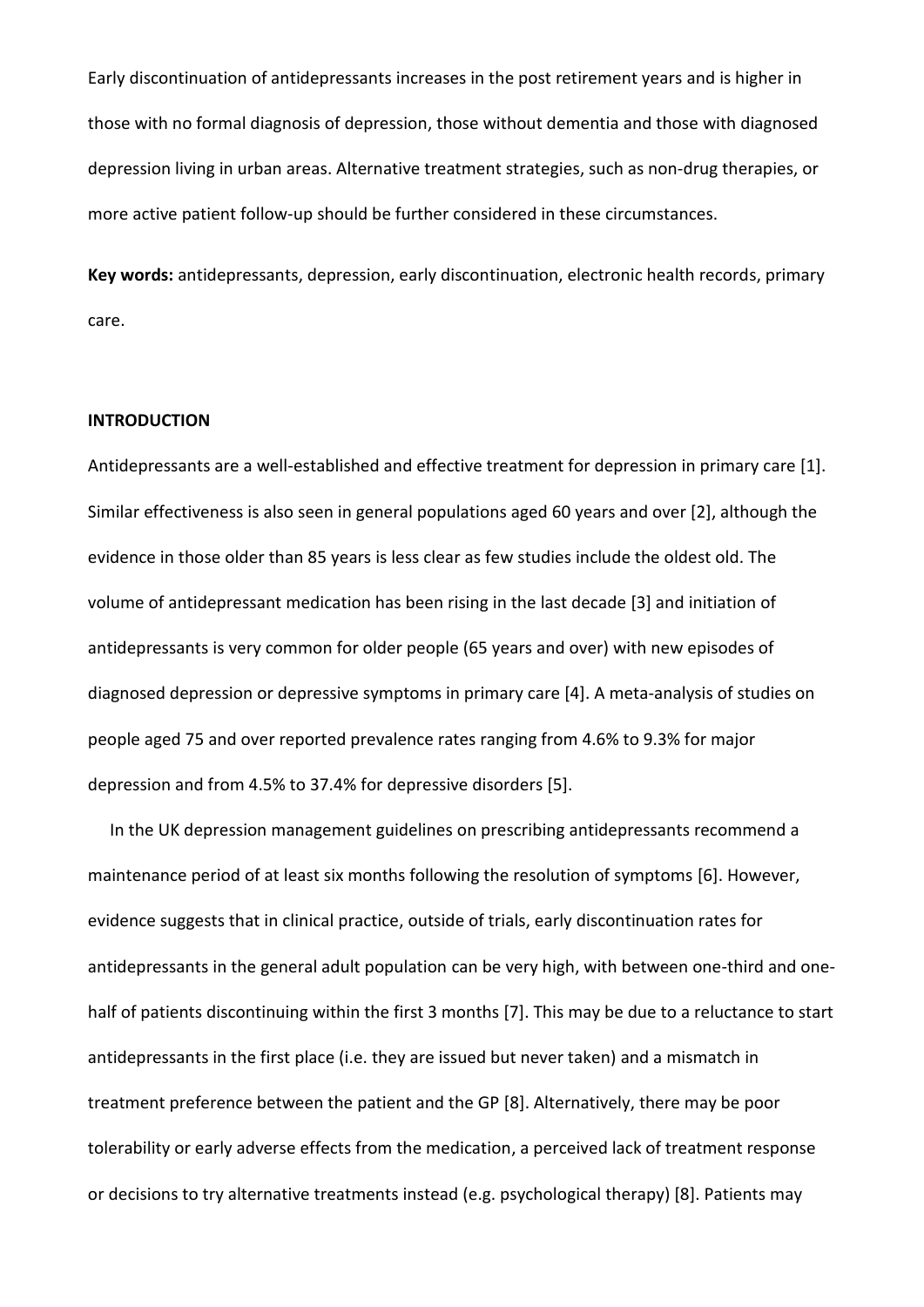also stop early as they quickly "feel better" [9], indicating possible prescribing for milder depression, natural improvement in mood or a placebo effect.

Studies on the relationship between early discontinuation of antidepressants and patient's characteristics (e.g. sex, age and socio-economic status) have led to mixed results and have involved various definitions of discontinuation. For instance, Hansen et al. identified early discontinuation as no purchase of antidepressants during the 6 months following the first prescription. Their study showed that patients of low socio-economic status were more likely to discontinue the antidepressant therapy early but no significant differences were observed in terms of sex and age [10]. Van Geffen et al. argued that declining a first-time antidepressant prescription, by either not filling it at the pharmacy or by stopping after a single fill in, was more common in people aged 60 years and over after adjusting for confounders [7]. A Scottish study that investigated factors influencing the continuation of newly initiated antidepressant treatment beyond 30, 90 and 180 days reported wide inter-practice variability and found that the strongest predictor of treatment duration was prescribing of antidepressants by GPs with corresponding entry of diagnosis of depression [11]. Most past research has been in the general population and we know less about factors predicting discontinuation in older populations (people aged 65 years and over), including polypharmacy and age-related problems such as cognitive impairment and dementia. This study therefore explores the factors associated with early discontinuation of antidepressants in those with new depression diagnoses or symptoms and treated with antidepressants in a nationally representative sample of older adults in England.

## **METHODS**

#### *Study design*

Cohort study utilising routinely collected primary care data.

#### *Data source*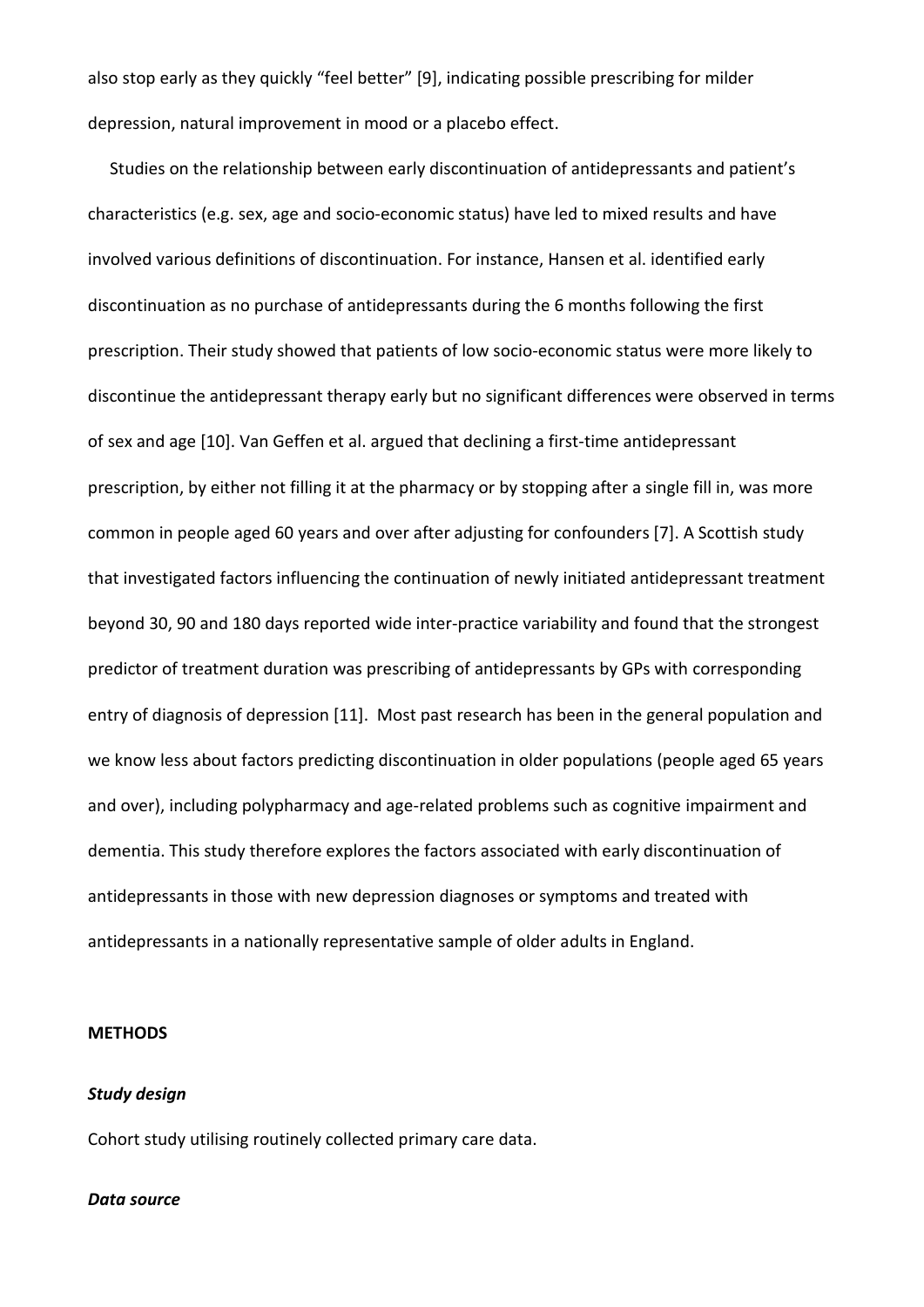We extracted data from The Health Improvement Network (THIN) UK primary care database, which contains the medical records of nearly 12 million patients from across the UK. It includes information on consultations, symptoms, diagnoses, investigations, health measurements, demographics, prescriptions, surgical procedures and referrals. In the UK General Practitioners (GPs) are responsible for drug prescriptions issued in the community within the NHS, so information on antidepressant prescribing is well recorded. Data on medical conditions are entered using Read Codes [12], a hierarchical coding system including diagnoses and symptom codes. GPs record depression in different ways, using both diagnostic codes and symptom codes (e.g. "low mood"). Indicators of area deprivation and type of neighbourhood were retrieved by linking the THIN database to UK Census data via the patients' postal (zip) code. We restricted our sample to the English GP practices where standard data quality criteria were met [13] and information on the linked Index of Multiple Deprivation score (IMD) [14] was available.

#### *Study population*

We selected all patients aged 55 years or older who were permanently registered with a participating practice between 1<sup>st</sup> January 2009 and 31<sup>st</sup> December 2013, were recorded with new symptoms or diagnoses of depression and had at least one new episode of antidepressant prescribing whose onset fell between January 2009 and June 2013. Patients were included from age 55 years to allow for the investigation of pre- and post-retirement changes in antidepressant discontinuation.

An entry in the database for an antidepressant prescription was treated as the onset of a new episode of antidepressant prescribing if in the prior 12 months ("washout" period) the patient was not prescribed any antidepressant drug. Only the episodes with contemporary symptoms or diagnoses of depression recorded during the washout period were retained for analysis. Code lists for symptoms and diagnosis of depression were created using standard methods [15] and approved by a general practitioner and psychiatrist. Records for depression symptoms were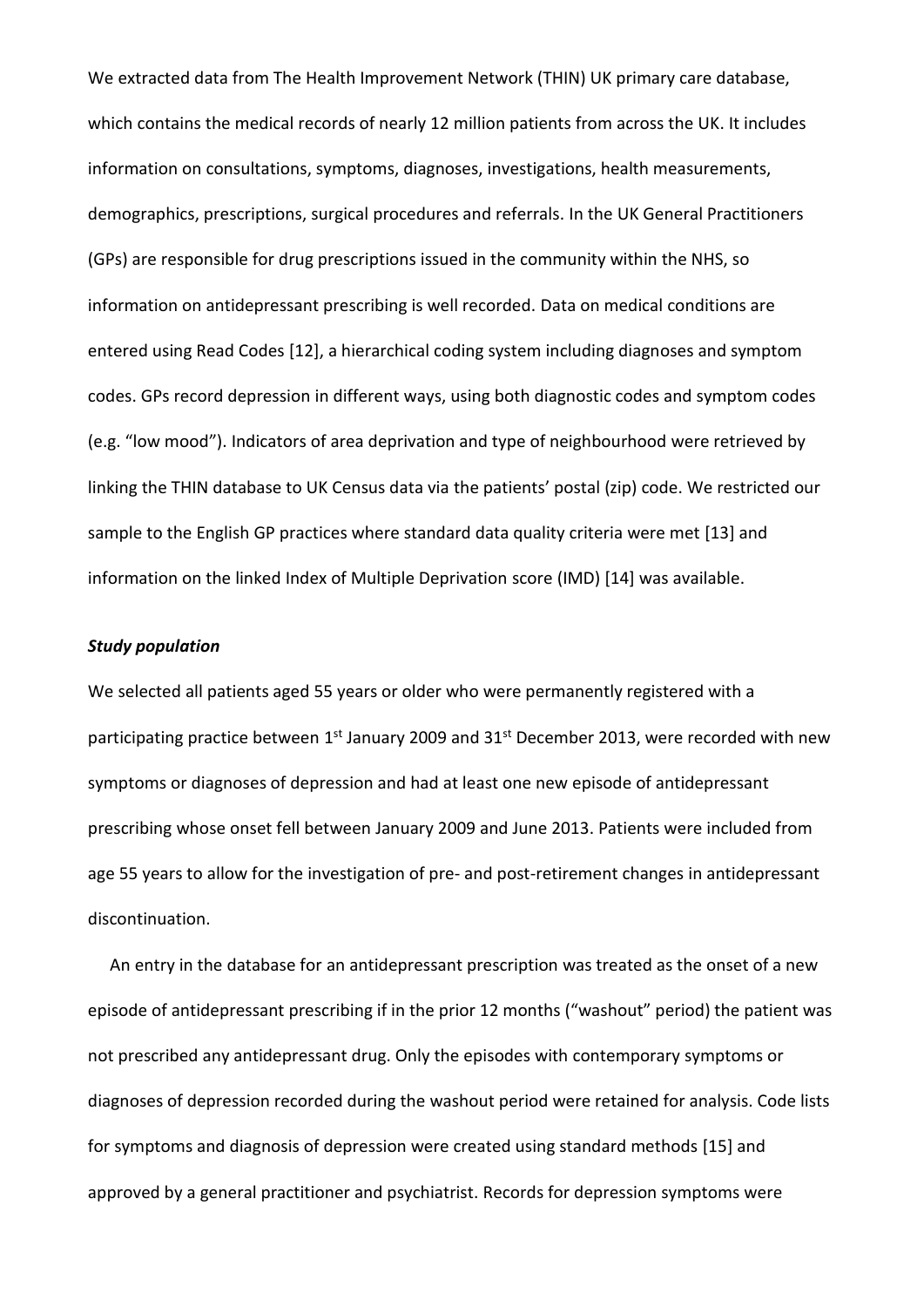identified using Read codes that were related to depression but too vague or uncertain to be considered as diagnoses, such as for example "low mood" or "C/O – feeling depressed".

The start of the follow-up was the latest of the following: 1<sup>st</sup> January 2009, 6 months after the patient's date of registration with the practice, the patient's 55<sup>th</sup> birthday and the date the practice achieved an acceptable level of data quality [13]. The end of the follow-up was the earliest of 31<sup>st</sup> December 2013, the patient's date of death, the patient's transfer out of the practice or the last date the practice contributed data to THIN. The records entered during the 6 months immediately after a new registration with a GP were excluded to avoid historical incident cases to be treated as truly new recordings of diagnosed depression or depressive symptoms [16].

Records for antidepressant prescriptions were extracted using the codes in sub-chapter 4.3 of the British National Formulary (BNF) [17]. Prescriptions of amitriptyline for less than 50 mg per day were excluded as low doses of this drug are usually indicated for chronic pain rather than for treating depression.

#### *Outcome*

For each of the new courses of antidepressant prescribing that met the inclusion/exclusion criteria we checked whether or not the patient received further prescriptions for antidepressant drugs during the three months following the episode onset. If a patient received only the prescription that initiated the episode, it is likely that either she/he did not commence therapy or had very early discontinuation. GPs will typically give a 28-day supply of antidepressant medication in one prescription, though longer prescriptions may be issued once people are stable long term, and at initiation short supplies of e.g. 14 days may be given. National UK guidelines recommend an early review of people newly diagnosed with an episode of depression within 2 weeks [6], and this is common practice in the UK. It is very unlikely that a GP would prescribe more than a 3-month supply of antidepressant medication at the first issue, due to concerns regarding suicidal risk.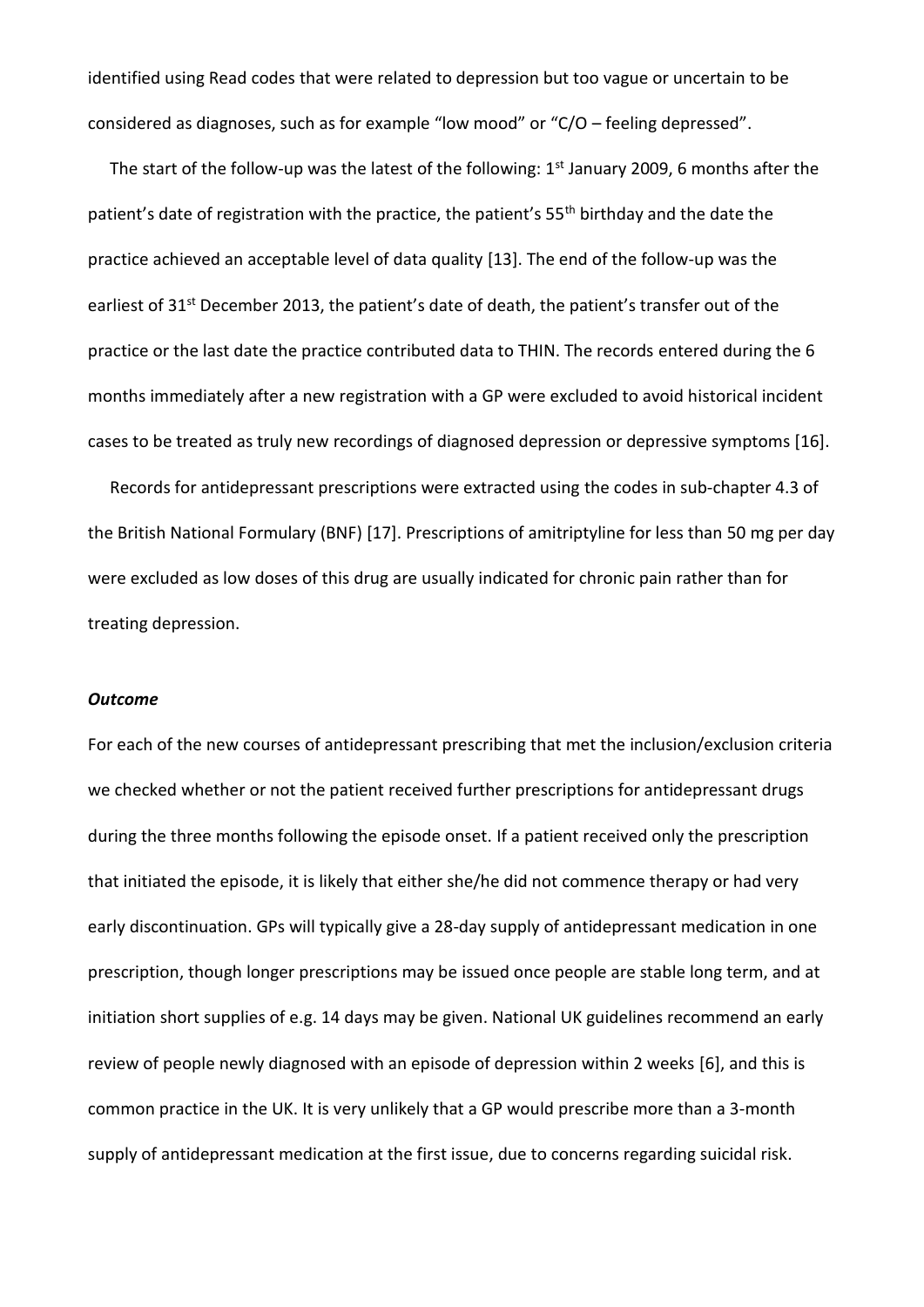The outcome of interest was defined as a binary variable comparing those who had a one-off prescription (i.e. the patient received no further antidepressant prescription during the 3-month follow-up post episode onset) with those who received 1 or more additional prescription for antidepressants within the 3-month period.

#### *Explanatory variables*

The regression models were adjusted for gender, age, class of antidepressant, polypharmacy (coprescribing index), socio-economic status, type of neighbourhood and history of cognitive impairment (dementia, cognitive decline or memory loss). As a measure of polypharmacy, i.e. the concomitant use of multiple medications by an individual, we used a prescribing index created by counting the number of BNF codes (with the exclusion of antidepressants, vaccines and anaesthesia) from which patients received prescriptions the year before the episode onset. This has been shown to be a good indicator of morbidity [18]. Socio-economic status was defined using the quintiles of the Index of Multiple Deprivation (IMD) [14], a measure at the small area level based on 38 separate indicators across several domains of deprivation – income, employment, health, education, barriers to housing and, access to services, living environment and crime. Type of neighbourhood was classified into 3 categories: urban, town/fringe and rural (village, hamlet or isolated dwelling). Information on whether or not the patient had a history of cognitive impairment was retrieved by searching the patient's medical and therapy records for entries related to dementia, cognitive impairment or memory loss prior to the antidepressant prescribing episode. This search was performed on the records that met standard criteria of data quality and not further back than year 2000. These explanatory variables were selected on the basis of past research or clinical insights.

## *Statistical analysis*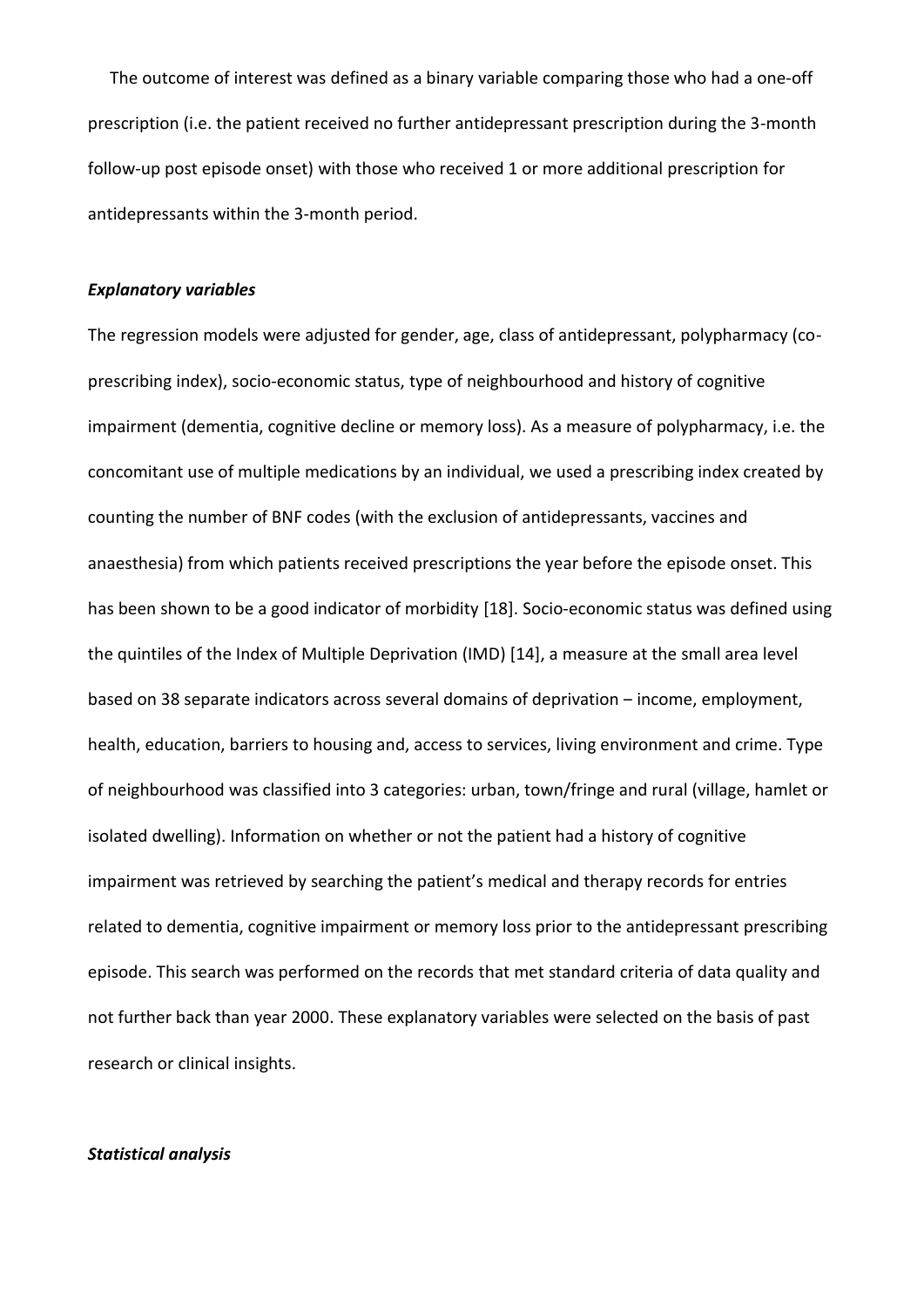All new episodes of antidepressant prescribing with symptoms or diagnosis of depression recorded the year before were identified, including those initiated on the same day as the diagnosis or symptom was first registered. These episodes were then grouped into 2 categories depending on whether the previous year the patient had

1) one or more depressive symptoms recorded but no formal diagnosis of depression

2) at least one recorded diagnosis of depression

Since depression is a re-occurring condition, some of the patients had more than one new episode during the study period. Observations from individuals attending the same general practice are also likely to be correlated due for example to shared environmental factors or common clinical management of health conditions. An assumption of independence between observations was therefore untenable in this context and data clustering had to be adjusted for. Specifically, we used a generalized estimating equations (GEE) approach with a logistic link function and a working independence correlation structure [19] and we accounted for the lack of independence between observations by using robust standard errors [20,21]. Since this approach is based on quasilikelihood estimation, popular likelihood-based model selection criteria such as AIC (Akaike's Information Criterion) [22] or BIC (Bayes Information Criterion) [23] could not be used. Model selection was therefore carried out using the quasi-likelihood under the independence model criterion (QIC), an AIC-type information criterion proposed by Pan [24] and suitable for GEE analyses.

The continuous predictors (age and polypharmacy) were handled using restricted cubic splines, i.e. a mathematical tool that allows the modelling of complex non-linear relationships. In brief, cubic splines are functions defined by a set of piecewise cubic polynomials that join together at pre-defined points, called knots, and that satisfy certain conditions to ensure that the overall curve is smooth. Restricted splines impose the additional constraint that the function must be linear beyond the boundary knots, i.e. the first and last knots. More details can be found for example in Durrleman and Simon [25] and Harrell [26].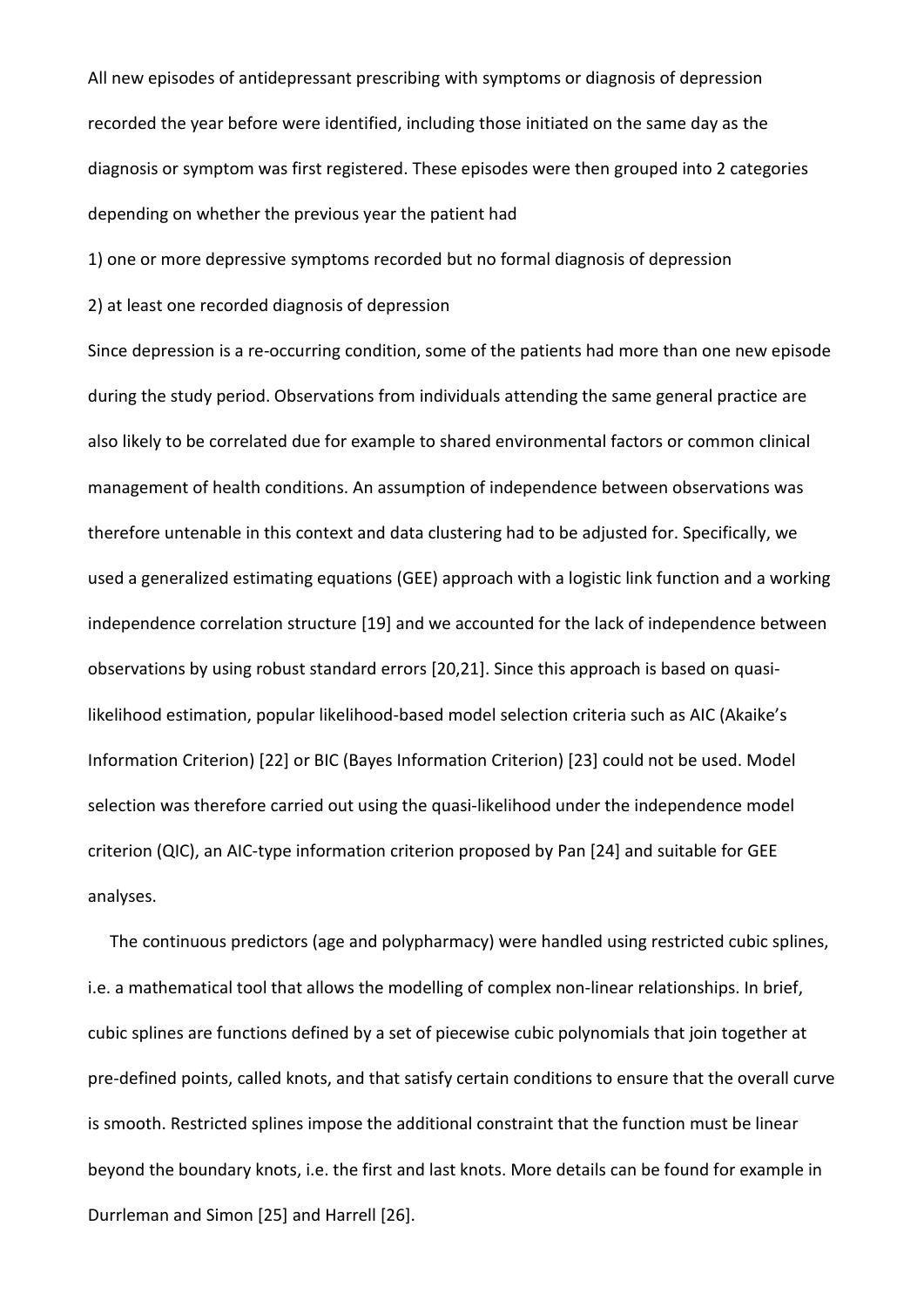A small proportion (around 4%) of the antidepressant episodes had less than 3 months of follow-up after the onset: 1.9% due to the patient's death, 1% because the patient left the study although alive (e.g. by moving GP practice) and 1.2% because the practice withdrew from THIN. Older patients were more likely not to have follow-up data but we assumed that after adjusting for age and the other covariates included in our model the missing values did not depend on the outcome. Under this assumption and given the small percentage of missing values, complete records analyses are expected to deliver valid results. We therefore restricted out attention to the episodes with complete 3-month follow-up.

All the analyses were carried out using Stata, version 14 [27].

## **RESULTS**

Within the period 01/01/2009 to 30/06/2013 we observed 34,715 new courses of antidepressant prescribing in 33,288 patients who were 55 years or older, had at least 3 months of follow-up after the treatment initiation and had symptoms or diagnoses of depression the year before. Of these 34,715 new antidepressant treatments, 19,344 (55.7%) had a recorded diagnosis of depression and 15,371 (44.3%) had recorded depressive symptoms but no diagnosis of depression in the prior 12 months. One-off prescriptions (i.e. no further antidepressant prescription during the 3-month follow-up) were observed in 32% of treatment courses in the symptoms group and 21.6% in the diagnosis group. Most people were initiated to treatment with a Selective Serotonin Reuptake Inhibitor (SSRI) (86.4% of treatment courses for depressive symptoms and 89.6% for diagnoses). In particular, citalopram was the most commonly prescribed antidepressant at episode onset (54.5% for symptoms and 50.8% for diagnoses), followed by fluoxetine (16.7% for symptoms and 21.6% for diagnoses) and sertraline (13% for symptoms and 14.6% for diagnoses). The most frequently prescribed non-SSRI drug was mirtazapine (7.3% for symptoms and 6.1% for diagnoses). Summary statistics by gender and type of episode are reported in Table 1.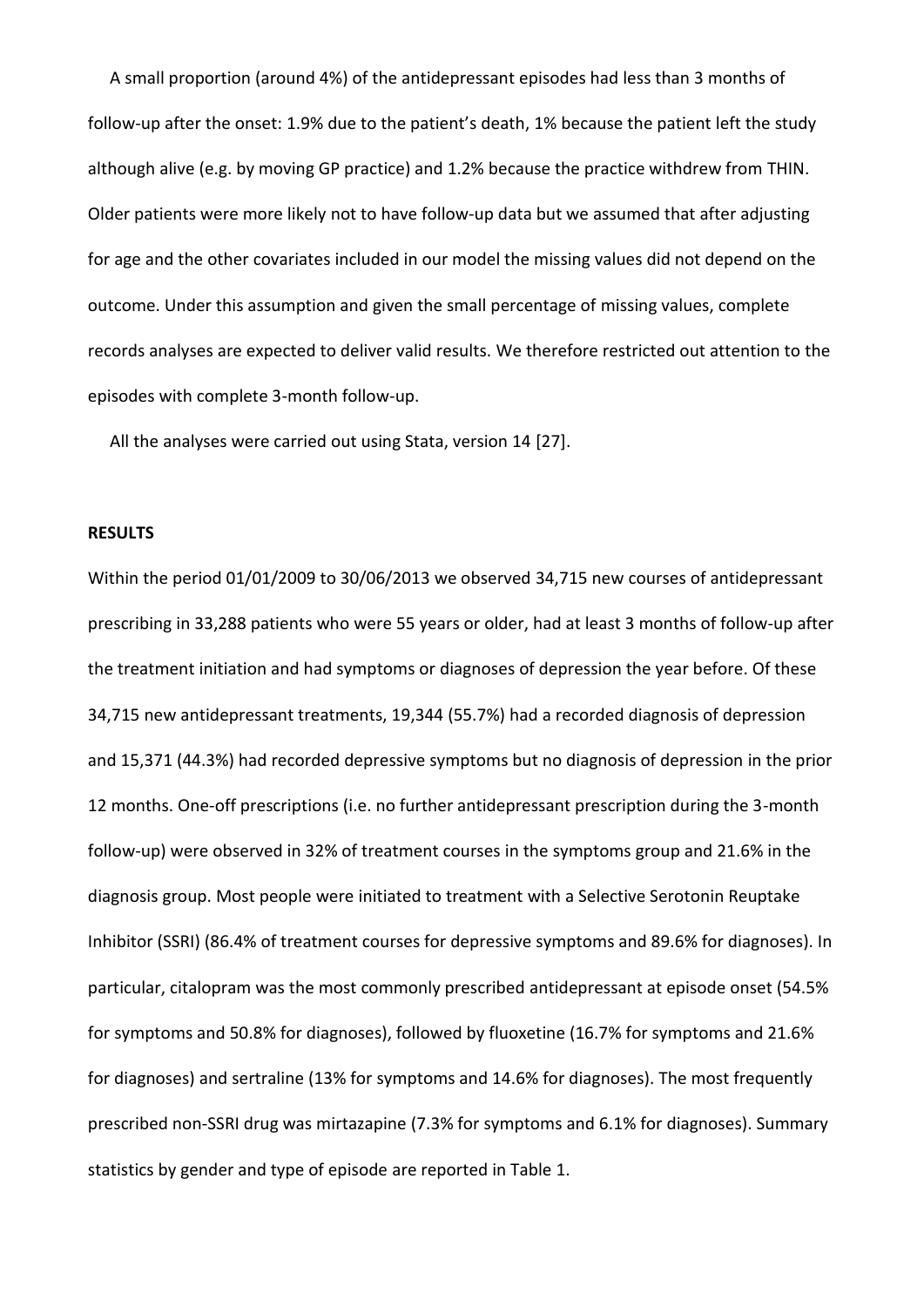The covariates for polypharmacy and age were included in the regression models using restricted cubic splines with respectively 4 and 5 knots [26]. For those with depressive symptoms we observed a significant interaction between gender and age, so to simplify the interpretation and reporting of results we stratified our analyses by gender. Since the null hypothesis of a linear relationship between the log odds of early discontinuation and polypharmacy was not rejected for both symptoms (p=0.6 for males and p=0.4 for females) and diagnosis (p=0.1 for males and p=0.2 for females), polypharmacy was included in our final models as having a linear effect. A log transformation of polypharmacy was also considered but it did not improve the model fit and was therefore not applied.

Estimates of the adjusted odds ratios (ORs) and their 95% confidence intervals (CIs) are reported stratified by gender in Table 2 and Figure 1. After adjusting for confounders, the overall association between age and early discontinuation was highly significant for females with depressive symptoms and both males and females with diagnoses of depression (p<0.001) but not for males with depressive symptoms (p=0.1). For females in the symptoms group the relationship between age and the log odds of discontinuation after a single prescription was strongly nonlinear (p<0.001), steeply increasing after age 65 up to a peak at just under 80 years and decreasing afterwards (adjusted OR for age 80 vs 65 = 1.59, 95% CI: 1.41 to 1.80). In patients with diagnosed depression the adjusted odds of early discontinuation increased with age in the age interval 65-80 and then levelled off in females or slightly went down in males. Our results also showed that the adjusted odds of early discontinuation were significantly lower in people with dementia than in those without dementia (for example, adjusted OR=0.31 with 95% CI: 0.22 to 0.44 in females with symptoms of depression when comparing those with dementia against those without) and in people with diagnosed depression living in more rural areas. Evidence of a significant association between early discontinuation and polypharmacy was found only for female patients with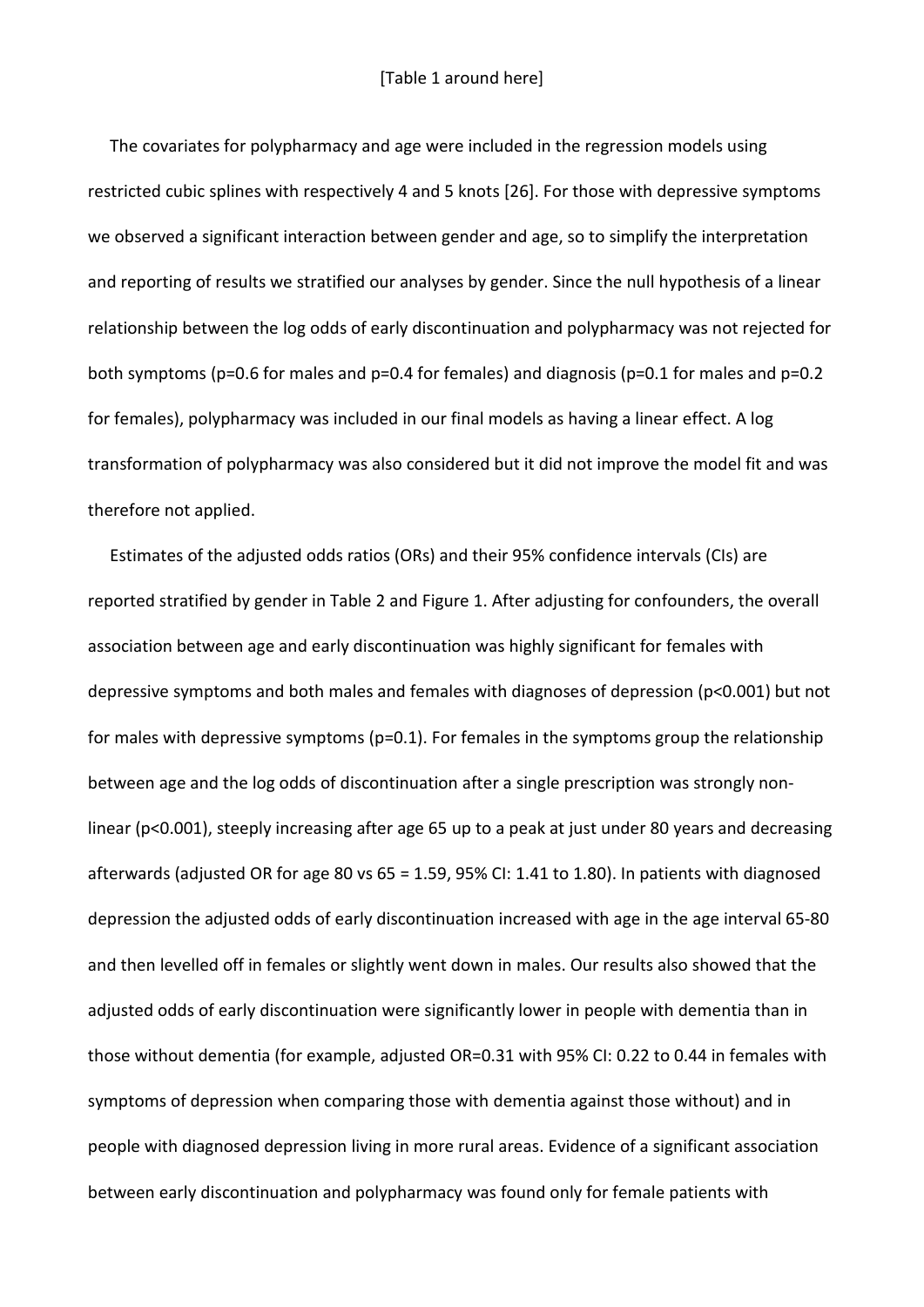diagnosed depression (adjusted OR=1.01, 95% CI: 1.004 to 1.02). The overall effect of IMD, after controlling for the other exploratory variables, was non-significant (p=0.8 and p=0.2 for respectively males and females with depressive symptoms; p=0.09 and p=0.3 for respectively males and females with diagnosed depression). Table 3 reports the adjusted odds ratios and 95% CIs estimated at selected values of age.

## [Table 2 around here]

*Fig. 1 Multivariable adjusted odds ratios of early discontinuation and 95% confidence intervals for age (reference age value=65). The vertical axis is displayed on the log scale.*

[Figure 1 around here]

[Table 3 around here]

#### **DISCUSSION**

## *Summary of the main findings*

This study investigated factors influencing discontinuation of antidepressant treatment after a single prescription. In a large nationally representative sample of 33,288 patients we found that more than one in five people with depression diagnoses who started on an antidepressant received a single prescription and this increases to nearly a third of those prescribed antidepressants where depression symptoms (e.g. low mood) only were recorded. This is in line with the poor adherence to treatment observed for other medical conditions [28,29]. Various definitions of early discontinuation have been used in the literature, in our study we focussed on one-off antidepressant prescriptions within the first 3 months' time window. In such cases it is likely that either the patient did not commence therapy or had very early discontinuation due to adverse effects of the medication, or an alternative non-antidepressant treatment plan was followed.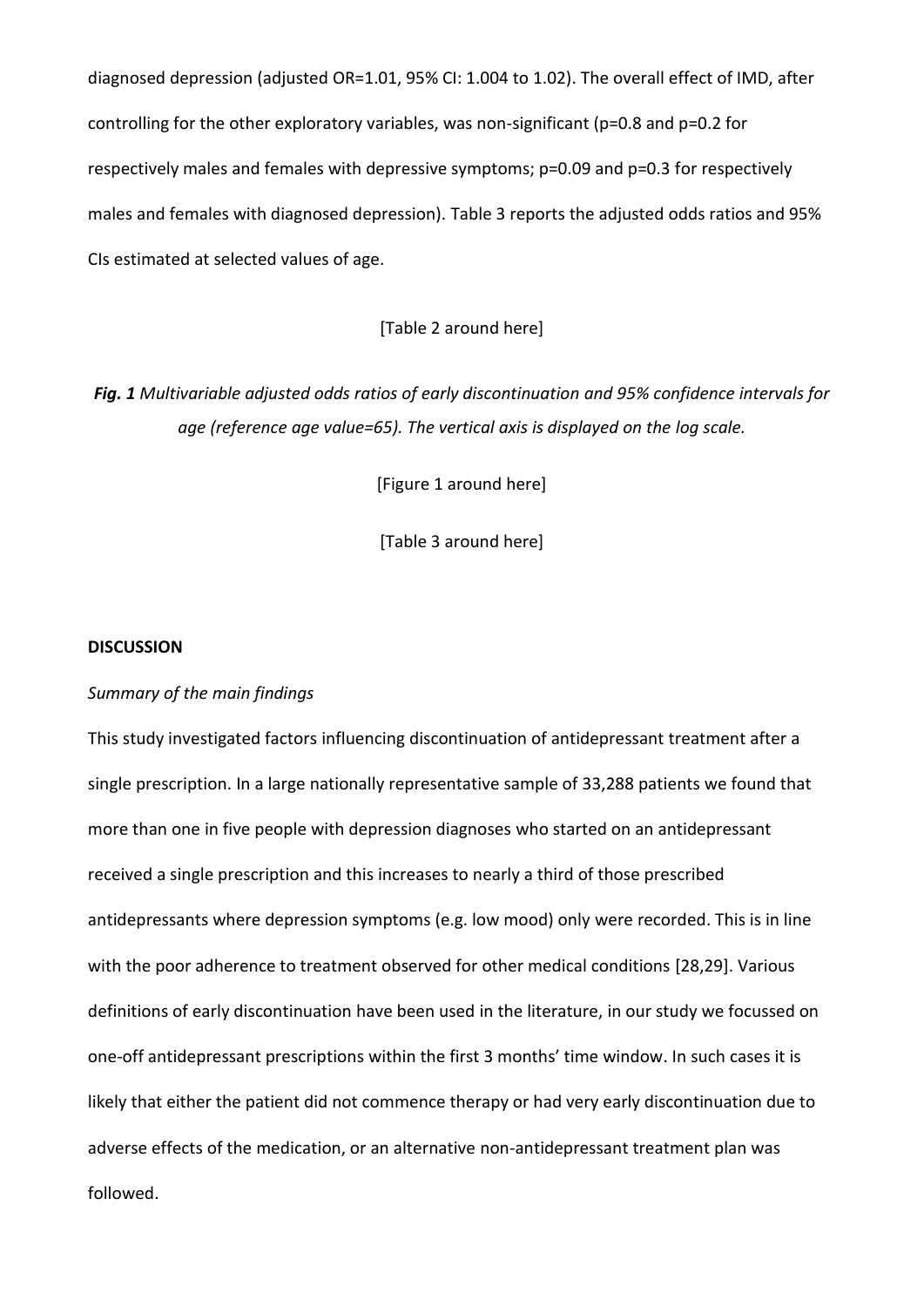There has been little previous work on factors affecting discontinuation in an older population. Evidence on the influence of age on early discontinuation is mixed, with some studies reporting no association [10] and others finding a clear effect. For example, van Geffen et al. [7] found that the odds of declining treatment were almost twofold higher in patients aged 60 and over when compared with their younger counterparts. On the other hand, Aikens et al. [30] argued that older patients are more likely to continue antidepressant therapy as they have a greater perceived need for medication. Some of the discrepancies observed in the literature on the role played by age on early antidepressant treatment may be explained by differences in the way age was accounted for in the analyses. To the best of our knowledge, this is the first study to model the relationship between age and early discontinuation of antidepressants using a flexible smoothed non-linear function, thus avoiding the bias that could arise from an incorrect assumption of linearity or an arbitrary categorization of age. After adjusting for all the other variables included in the model, we observed a strong non-linear relationship between the log odds of early discontinuation and age in female patients with symptoms of depression. However, no evidence of significant age differences was found for male patients with depressive symptoms. For both males and females with diagnosed depression and for females with symptoms of depression the odds of early discontinuation increases after age 65 with a peak at around age 80 and then either levels off or reduces thereafter.

Consistent with our previous findings on treatment initiation by deprivation [4], we found no evidence of a significant impact of deprivation on early discontinuation. Our earlier work did not however show differences in initiation of antidepressants in rural areas, but in this study we show that fewer people with diagnosed depression living in those areas discontinue their treatment. Possible explanations may be more restricted access to psychological therapy services, limiting alternative treatment options for older people in more rural neighbourhoods or socio-cultural differences in attitudes to antidepressants between urban and rural areas [31].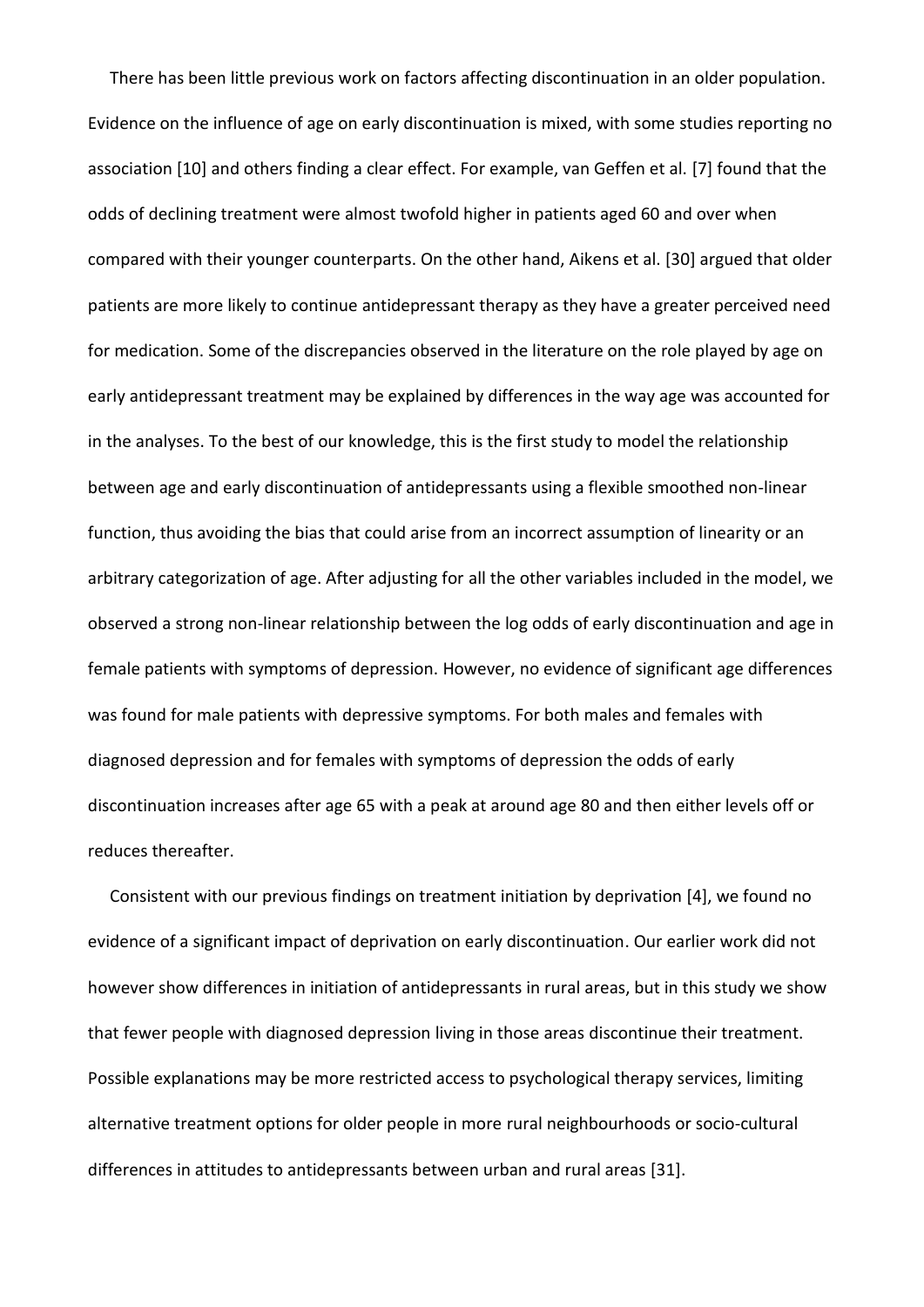In our investigation patients with dementia had significantly lower odds of discontinuing treatment after the first prescription. There has been little previous work on adherence to antidepressant treatment in people with dementia, and so the reasons for this are unclear. It may be explained, for example, by increased adherence where medicines are administered (and decisions to continue are made) by a caregiver or reduced reporting of adverse effects that might precipitate early discontinuation. We found no consistent influence of polypharmacy on discontinuation with evidence of polypharmacy being associated with early discontinuation only for females with diagnosed depression, though it is possible that in general people with polypharmacy continue with antidepressants but have less consistent adherence over time.

Our previous work demonstrated that older age groups had higher psychotropic prescribing and lower rates of referrals to psychological therapies services than their younger counter-parts [4]. This current study suggests that there is a corresponding increased rate of early discontinuation of antidepressants in older people, with rising rates of early discontinuation in people aged 65-80 years, though this stabilises or lowers again in the oldest age groups. This would support a hypothesis suggested in qualitative work that older people are being prescribed antidepressants through a perceived lack of suitable alternatives for depression in frailer older populations [32] and that this is potentially against their wishes [33], leading to higher discontinuation rates. The exception to this in our study was in women with depressive symptoms only (e.g. low mood), where early discontinuation rates fell in the oldest age groups (80 years or more), suggesting potentially greater adherence in this group.

## *Strengths and limitations of the study*

The main strength of the study is the use of a large primary care data set which is broadly representative of the UK population in terms of patients' demographics and crude prevalences of major conditions [34]. In particular, information on antidepressant prescribing is well recorded as prescriptions are automatically entered into the computer system at the time of issuing. Another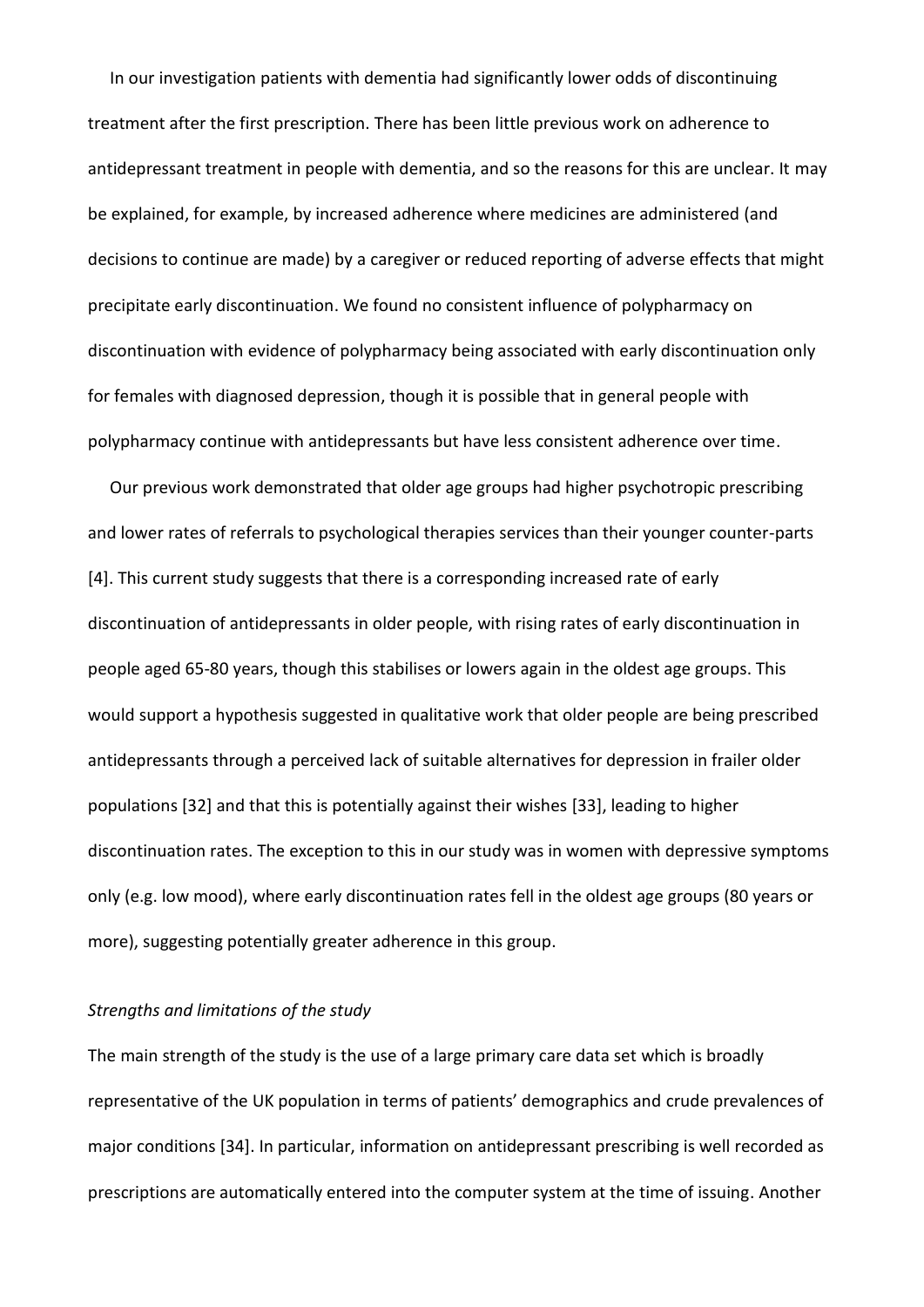strength is the use of restricted cubic splines rather than an arbitrary categorization of age when modelling the complex relationship between age and early discontinuation of antidepressants.

This study has several limitations. Our cohort of patients included people who had recorded symptoms or diagnoses of depression before being started on antidepressants. Thus, our findings may not be generalizable to patients who have depression but this was not recorded in their medical records. Our study used the GP's diagnosis of depression, which has been shown to have around 81% specificity against diagnostic instruments [35]. Prior work has demonstrated that depression tends to be under-recorded in general practice [35] and that antidepressant treatment rates, while lower than for diagnosed depression, are still high for those recorded as having depressive symptoms only [4]. In our study we found that early discontinuation was overall more common in people with recorded depressive symptoms rather than in those with diagnosed depression (32% vs 21.6%), supporting a hypothesis that those recorded with symptoms may have milder depression and are thus less inclined to persist with antidepressant treatment. However, a reliable measure of depression severity was not available in our data set. This lower treatment adherence for antidepressants in those recorded with depressive symptoms only would support that a better definition and recording of mild depression (or depression severity) is needed in UK General Practice. This would facilitate adherence to guidelines on treatments for those with mild depression, which generally recommend non-drug approaches at least initially. Some patients with depression may have concomitant anxiety symptoms and this might impact on discontinuation rates. Anxiety symptoms tend to be under recorded in primary care, and further research is needed to explore this. Our data were until 2013, and since this time some data have suggested that the prevalence of antidepressant prescribing may be increasing but not the incidence of new prescriptions, and it may be that early discontinuation rates have reduced in more recent years.

The THIN database contains well-recorded information on prescriptions issued in primary care but does not provide indication of whether prescriptions were filled at the pharmacy or medicines were actually taken by the patients. Therefore, it does not allow direct assessment of treatment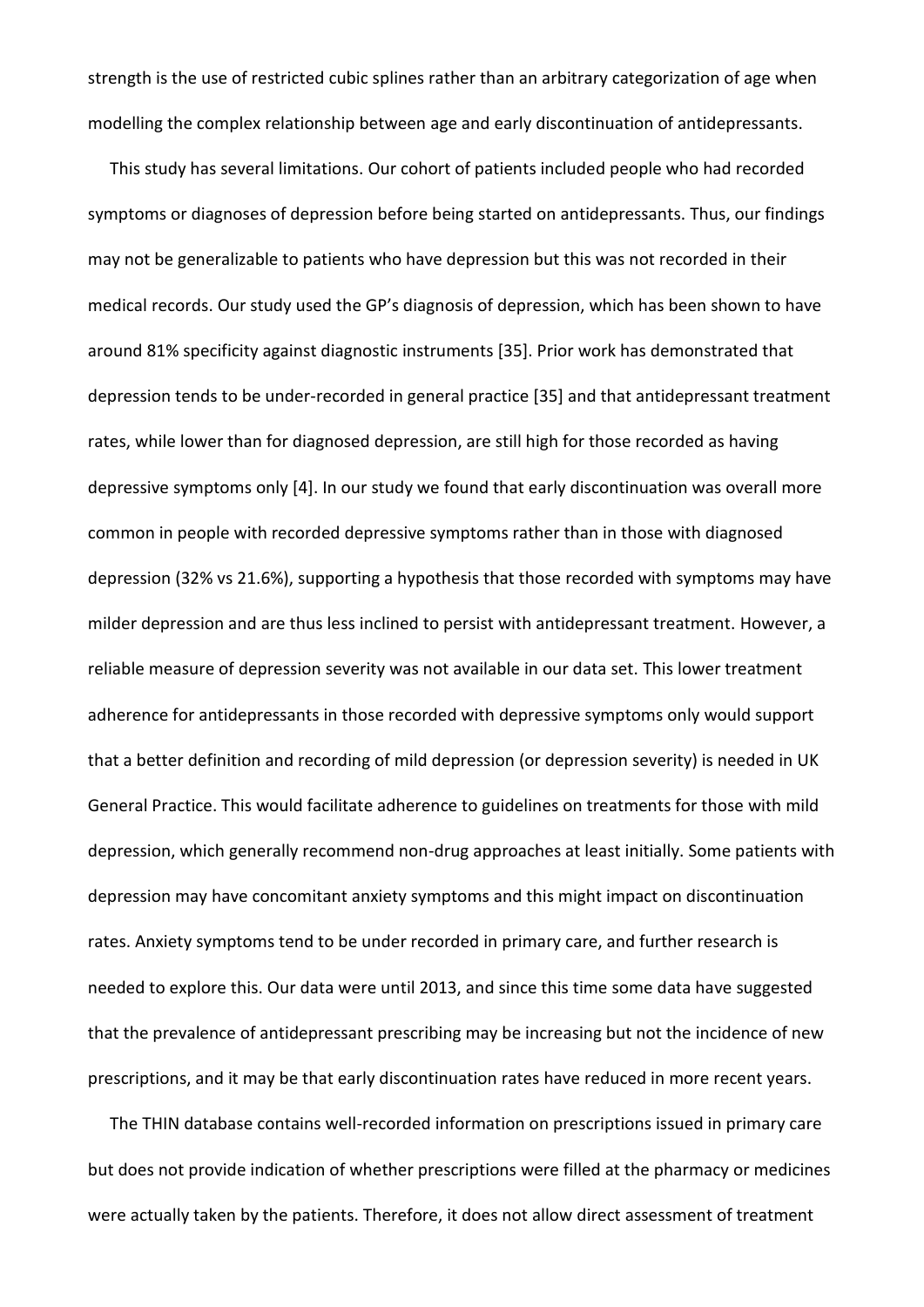adherence or an exploration of the reasons behind treatment interruption. Prior studies found that more than half of the patients who decide to stop taking antidepressants early do not inform their GP about their decision [36] and those who interrupt antidepressant medication after a single prescription are unlikely to restart treatment in the following 12 months [37]. Further research would be needed to investigate depression outcomes in all those who discontinue antidepressants at a very early stage.

## *Conclusions*

Given the significant risk of antidepressant discontinuation after a single prescription, GPs should engage with patients' preferences and attitudes and encourage therapy adherence from the very early stages of treatment. They should be aware that this is especially important with patients in the post retirement years, those with no formal diagnosis of depression, those without dementia and those with diagnosed depression living in urban areas. Alternative strategies, such as nondrug therapies, or more active patient follow-up should be further considered for these patients.

### **Ethical statement**

Use of THIN for scientific research was approved by the NHS South-East Multi-Centre Research Ethics Committee in 2003. Scientific approval to undertake this study was obtained from IQVIA World Publications Scientific Review Committee (SRC) in November 2014 (SRC reference number: 14-068).

#### **Funding**

This paper presents independent research funded by the National Institute for Health Research (NIHR) School for Public Health Research (SPHR-10043). The views expressed are those of the authors and not necessarily those of the NHS, the NIHR or the Department of Health and Social Care. The NIHR SPHR is a partnership between the Universities of Sheffield; Bristol; Cambridge; Imperial; and University College London; The London School for Hygiene and Tropical Medicine (LSHTM); LiLaC – a collaboration between the Universities of Liverpool and Lancaster; and Fuse - The Centre for Translational Research in Public Health a collaboration between Newcastle, Durham, Northumbria, Sunderland and Teesside Universities.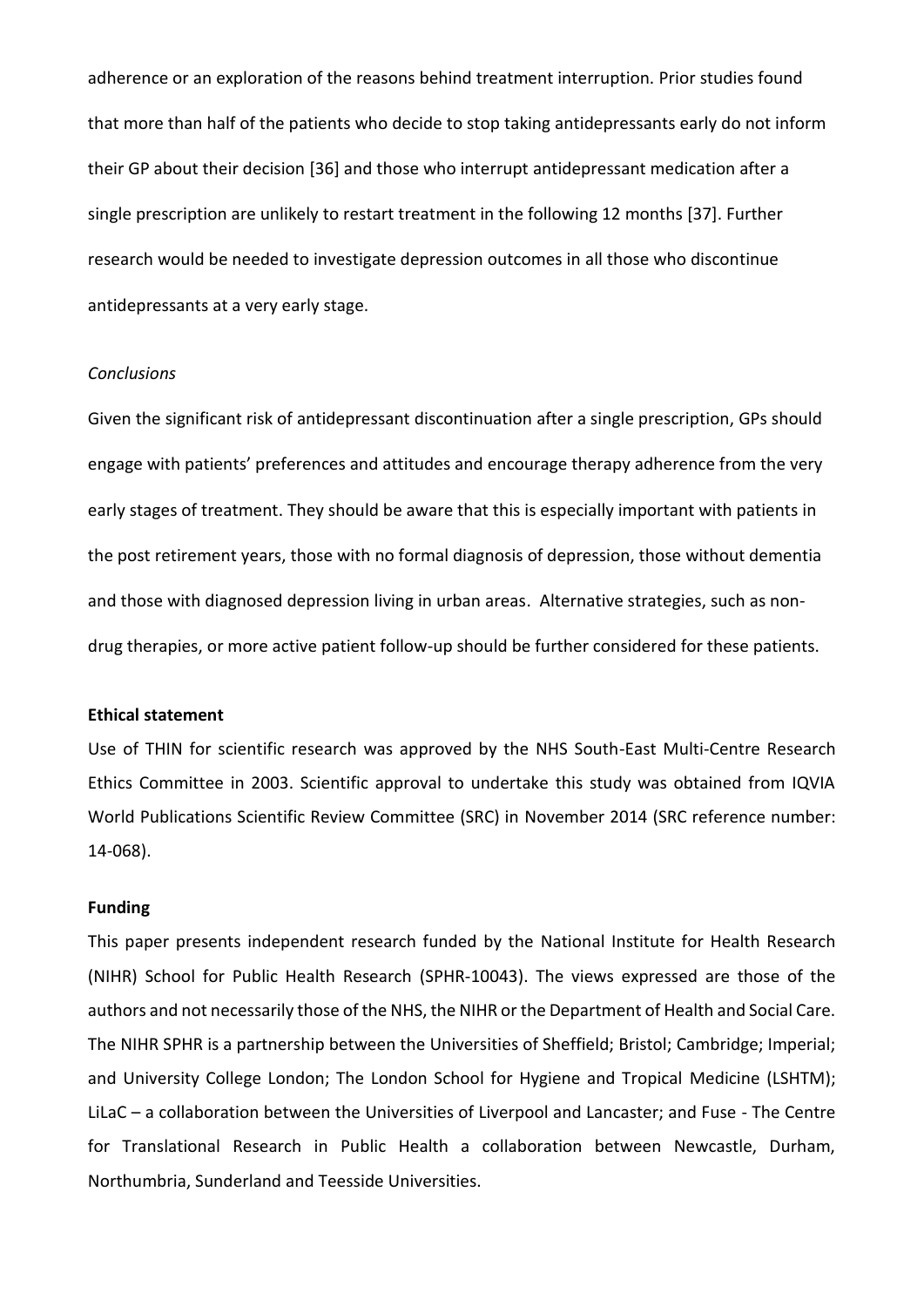#### **Conflict of interest**

The authors declare that they have no conflict of interest.

## **REFERENCES**

1. Arroll B, Elley CR, Fishman T, Goodyear-Smith FA, Kenealy T, Blashki G, Kerse N, Macgillivray S (2009) Antidepressants versus placebo for depression in primary care. Cochrane Database Syst Rev 3:CD007954 2. Kok RM, Nolen WA, Heeren TJ (2012) Efficacy of treatment in older depressed patients: a systematic review and meta-analysis of double-blind randomized controlled trials with antidepressants. J Affect Disord 141:103-115

3. Health and Social Care Information Centre (2016) Prescriptions dispensed in the community 2005-2015. [http://digital.nhs.uk/catalogue/PUB20664.](http://digital.nhs.uk/catalogue/PUB20664)

4. Walters K, Falcaro M, Freemantle N, King M, Ben-Shlomo Y (2018) Sociodemographic inequalities in the management of depression in adults aged 55 and over: an analysis of English primary care data. Psychol Med 48 (9):1504-1513

5. Luppa M, Sikorski C, Luck T, Ehreke L, Konnopka A, Wiese B, Weyerer S, Konig HH, Riedel-Heller SG (2012) Age- and gender-specific prevalence of depression in latest-life - Systematic review and meta-analysis. J Affect Disord 136 (3):212-221

6. National Institute for Health and Care Excellence (NICE) (2009) Depression in adults: recognition and management (updated in April 2018). [https://www.nice.org.uk/guidance/cg90.](https://www.nice.org.uk/guidance/cg90)

7. van Geffen EC, Gardarsdottir H, van Hulten R, van Dijk L, Egberts AC, Heerdink ER (2009) Initiation of antidepressant therapy: do patients follow the GP's prescription? Br J Gen Pract 59 (559):81-87

8. Hunot VM, Horne R, Leese MN, Churchill RC (2007) A cohort study of adherence to antidepressants in primary care: the influence of antidepressant concerns and treatment preferences. Prim Care Companion J Clin Psychiatry 9 (2):91-99

9. Demyttenaere K, Enzlin P, Dewe W, Boulanger B, De Bie J, De Troyer W, Mesters P (2001) Compliance with antidepressants in a primary care setting, 1: Beyond lack of efficacy and adverse events. J Clin Psychiatry 62:30-33

10. Hansen DG, Vach W, Rosholm JU, Sondergaard J, Gram LF, Kragstrup J (2004) Early discontinuation of antidepressants in general practice: association with patient and prescriber characteristics. Fam Pract 21 (6):623-629

11. Burton C, Anderson N, Wilde K, Simpson CR (2012) Factors associated with duration of new antidepressant treatment: analysis of a large primary care database. Br J Gen Pract 62 (595):e104-112 12. Booth N (1994) What are the Read Codes? Health Libr Rev 11 (3):177-182

13. Horsfall L, Walters K, Petersen I (2013) Identifying periods of acceptable computer usage in primary care research databases. Pharmacoepidemiol Drug Saf 22 (1):64-69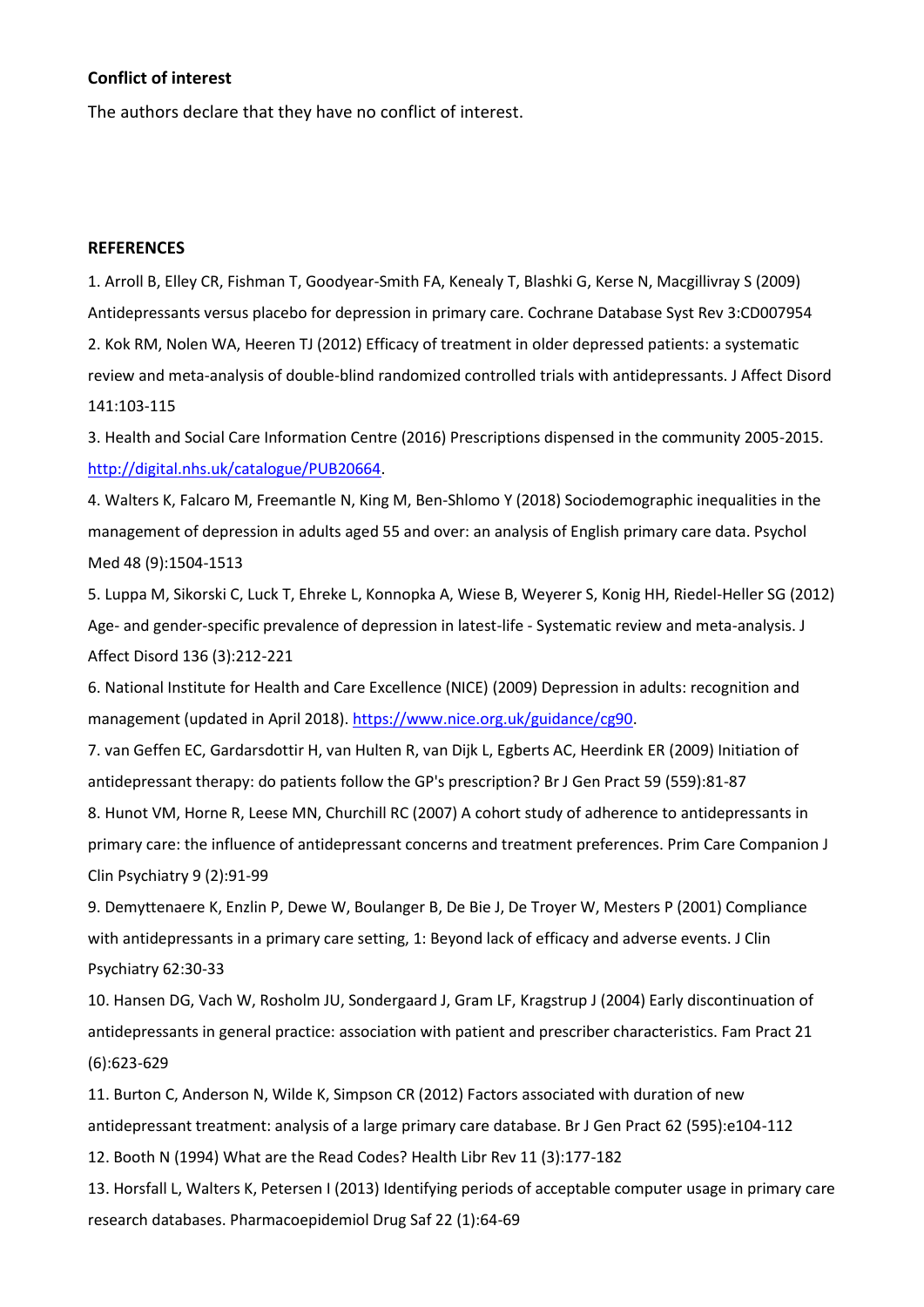14. Department for Communities and Local Government (2011) The English indices of deprivation 2010. [https://www.gov.uk/government/statistics/english-indices-of-deprivation-2010.](https://www.gov.uk/government/statistics/english-indices-of-deprivation-2010)

15. Davé S, Petersen I (2009) Creating medical and drug code lists to identify cases in primary care databases. Pharmacoepidemiol Drug Saf 18 (8):704-707

16. Lewis JD, Bilker WB, Weinstein RB, Strom BL (2005) The relationship between time since registration and measured incidence rates in the General Practice Research Database. Pharmacoepidemiol Drug Saf 14 (7):443-451

17. Joint Formulary Committee (2013) British National Formulary. 66th edn. BMJ Group and Pharmaceutical Press, London

18. Brilleman SL, Salisbury C (2013) Comparing measures of multimorbidity to predict outcomes in primary care: a cross sectional study. Fam Pract 30 (2):172-178

19. Zeger SL, Liang KY, Albert PS (1988) Models for longitudinal data - a generalized estimating equation approach. Biometrics 44 (4):1049-1060

20. Huber PJ (1967) The behaviour of maximum likelihood estimators under non-standard conditions. Paper presented at the Proceedings of the 5th Berkeley Symposium on Mathematical Statistics and Probability, Berkeley, USA,

21. Royall RM (1986) Model robust confidence intervals using maximum likelihood estimators. Int Stat Rev 54:221-226

22. Akaike H (1974) A new look at statistical model identification. IEEE Trans Automat Contr AC-19:716-723

23. Schwarz G (1978) Estimating the dimension of a model. Annals of Statistics 6 (2):461-464

24. Pan W (2001) Akaike's information criterion in generalized estimating equations. Biometrics 57:120-125

25. Durrleman S, Simon R (1989) Flexible regression models with cubic splines. Stat Med 8 (5):551-561

26. Harrell FE (2001) Regression modeling strategies: with applications to linear models, logistic and ordinal regression, and survival analysis. Springer‐Verlag, New York

27. StataCorp (2015) Stata statistical software: release 14. StataCorp LP, College Station, TX

28. Seeman E, Compston J, Adachi J, Brandi ML, Cooper C, Dawson-Hughes B, Jonsson B, Pols H, Cramer JA

(2007) Non-compliance: the Achilles' heel of anti-fracture efficacy. Osteoporos Int 18 (6):711-719

29. Briesacher BA, Andrade SE, Fouayzi H, Chan KA (2008) Comparison of drug adherence rates among patients with seven different medical conditions. Pharmacotherapy 28 (4):437-443

30. Aikens JE, Nease DE, Jr., Klinkman MS (2008) Explaining patients' beliefs about the necessity and harmfulness of antidepressants. Ann Fam Med 6 (1):23-29

31. Deaville JA, Jones LM (2003) Health-care challenges in rural areas: physical and sociocultural barriers. Prof Nurse 18 (5):262-264

32. Burroughs H, Lovell K, Morley M, Baldwin R, Burns A, Chew-Graham C (2006) 'Justifiable depression': how primary care professionals and patients view late-life depression? A qualitative study. Fam Pract 23 (3):369-377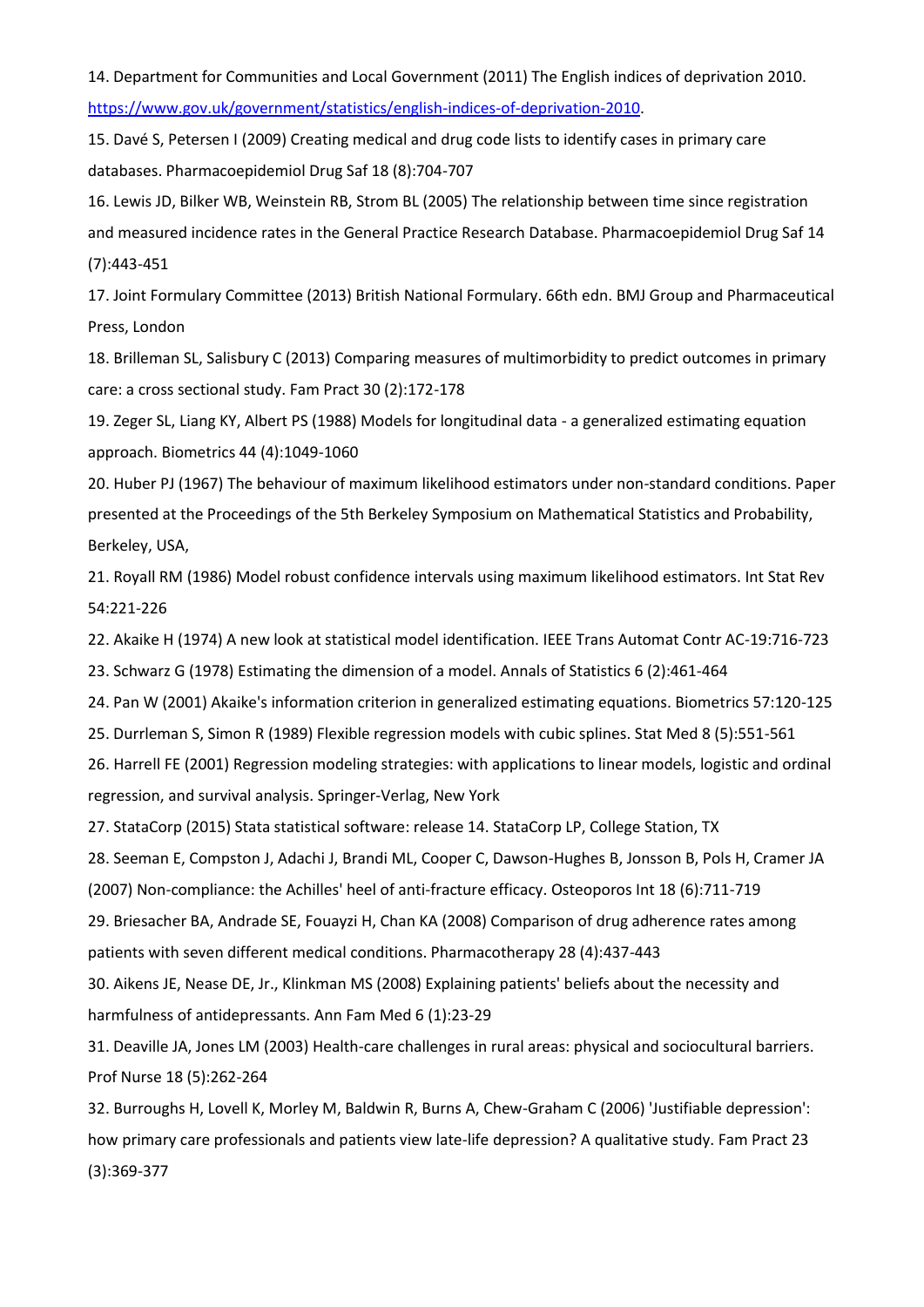33. Gum AM, Arean PA, Hunkeler E, Tang L, Katon W, Hitchcock P, Steffens DC, Dickens J, Unutzer J (2006) Depression treatment preferences in older primary care patients. Gerontologist 46 (1):14-22

34. Blak BT, Thompson M, Dattani H, Bourke A (2011) Generalisability of The Health Improvement Network (THIN) database: demographics, chronic disease prevalence and mortality rates. Inform Prim Care 19 (4):251-255

35. Mitchell AJ, Vaze A, Rao S (2009) Clinical diagnosis of depression in primary care: a meta-analysis. Lancet 374:609-619

36. van Geffen EC, van Hulten R, Bouvy ML, Egberts AC, Heerdink ER (2008) Characteristics and reasons associated with nonacceptance of selective serotonin-reuptake inhibitor treatment. Ann Pharmacother 42 (2):218-225

37. Burton C, Cochran AJ, Cameron IM (2015) Restarting antidepressant treatment following early discontinuation - a primary care database study. Fam Pract 32 (5):520-524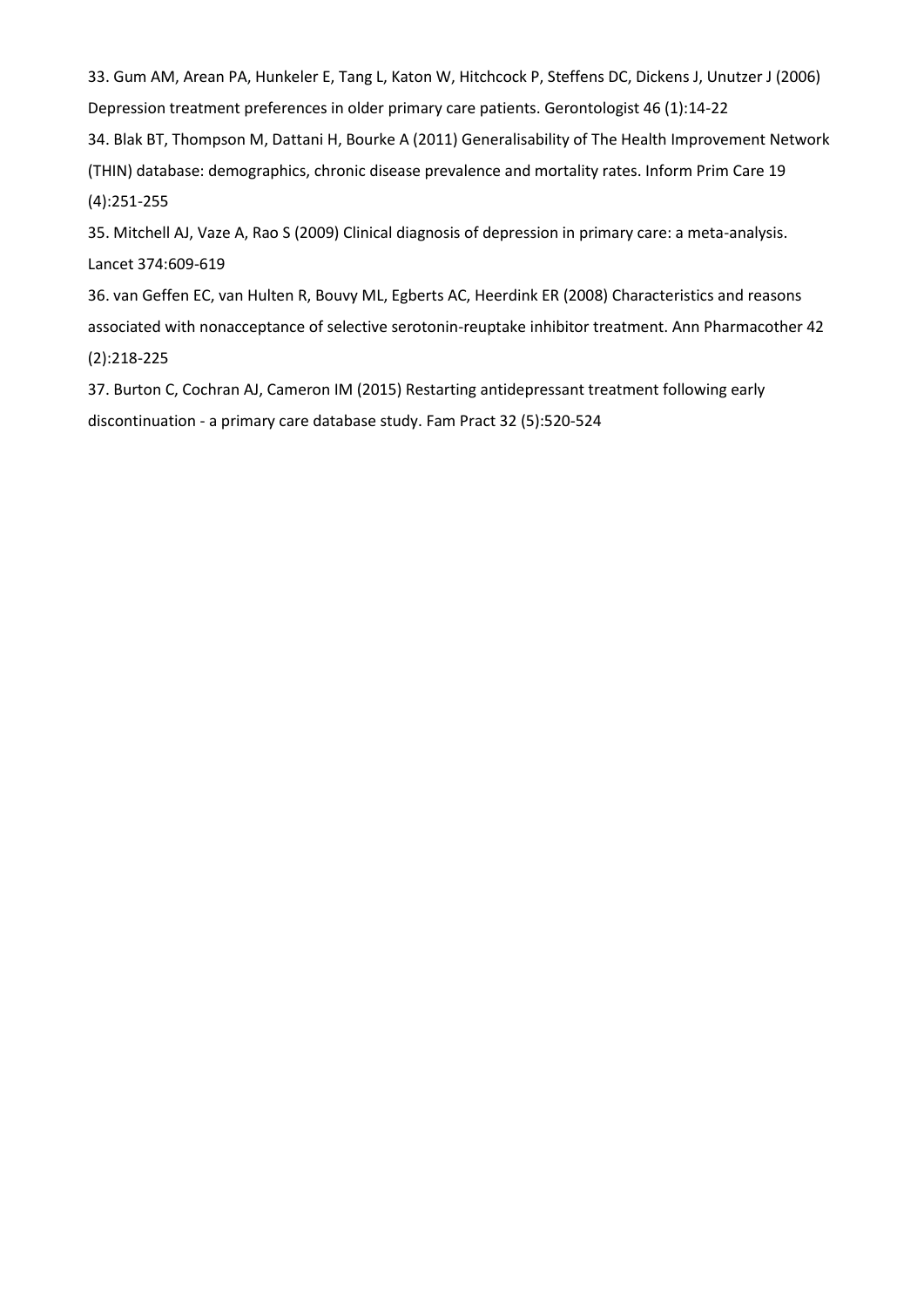|                                               | <b>Depressive symptoms</b> |                | <b>Diagnosed depression</b> |                |
|-----------------------------------------------|----------------------------|----------------|-----------------------------|----------------|
|                                               | <b>Males</b>               | <b>Females</b> | <b>Males</b>                | <b>Females</b> |
| No. of new treatment                          |                            |                |                             |                |
| courses (row %)                               | 5513 (35.9%)               | 9858 (64.1%)   | 7269 (37.6%)                | 12075 (62.4%)  |
| Age at treatment onset                        |                            |                |                             |                |
| median                                        | 66.7                       | 69.2           | 63.8                        | 65.6           |
| <b>IQR</b>                                    | [60, 77.3]                 | [61,79.6]      | [59, 73]                    | [59.4, 74.7]   |
| No. of prescriptions                          |                            |                |                             |                |
| one-off                                       | 1628 (29.5%)               | 3294 (33.4%)   | 1476 (20.3%)                | 2697 (22.3%)   |
| >1                                            | 3885 (70.5%)               | 6564 (66.6%)   | 5793 (79.7%)                | 9378 (77.7%)   |
| Class of antidepressant at<br>treatment onset |                            |                |                             |                |
| SSRI only                                     | 4768 (86.5%)               | 8505 (86.3%)   | 6505 (89.5%)                | 10824 (89.6%)  |
| <b>TCA only</b>                               | 216 (3.9%)                 | 492 (5.0%)     | 172 (2.4%)                  | 363 (3.0%)     |
| combination of drugs                          | 13 (0.2%)                  | 13 (0.1%)      | $9(0.1\%)$                  | 19 (0.2%)      |
| others                                        | 516 (9.4%)                 | 848 (8.6%)     | 583 (8.0%)                  | 869 (7.2%)     |
| Drug at treatment onset                       |                            |                |                             |                |
| citalopram                                    | 2952 (53.5%)               | 5418 (55.0%)   | 3622 (49.8%)                | 6198 (51.3%)   |
| fluoxetine                                    | 985 (17.9%)                | 1587 (16.1%)   | 1628 (22.4%)                | 2558 (21.2%)   |
| sertraline                                    | 719 (13.0%)                | 1283 (13.0%)   | 1091 (15.0%)                | 1741 (14.4%)   |
| mirtazapine                                   | 433 (7.9%)                 | 685 (6.9%)     | 476 (6.6%)                  | 712 (5.9%)     |
| other antidepressants                         | 424 (7.7%)                 | 885 (9.0%)     | 452 (6.2%)                  | 866 (7.2%)     |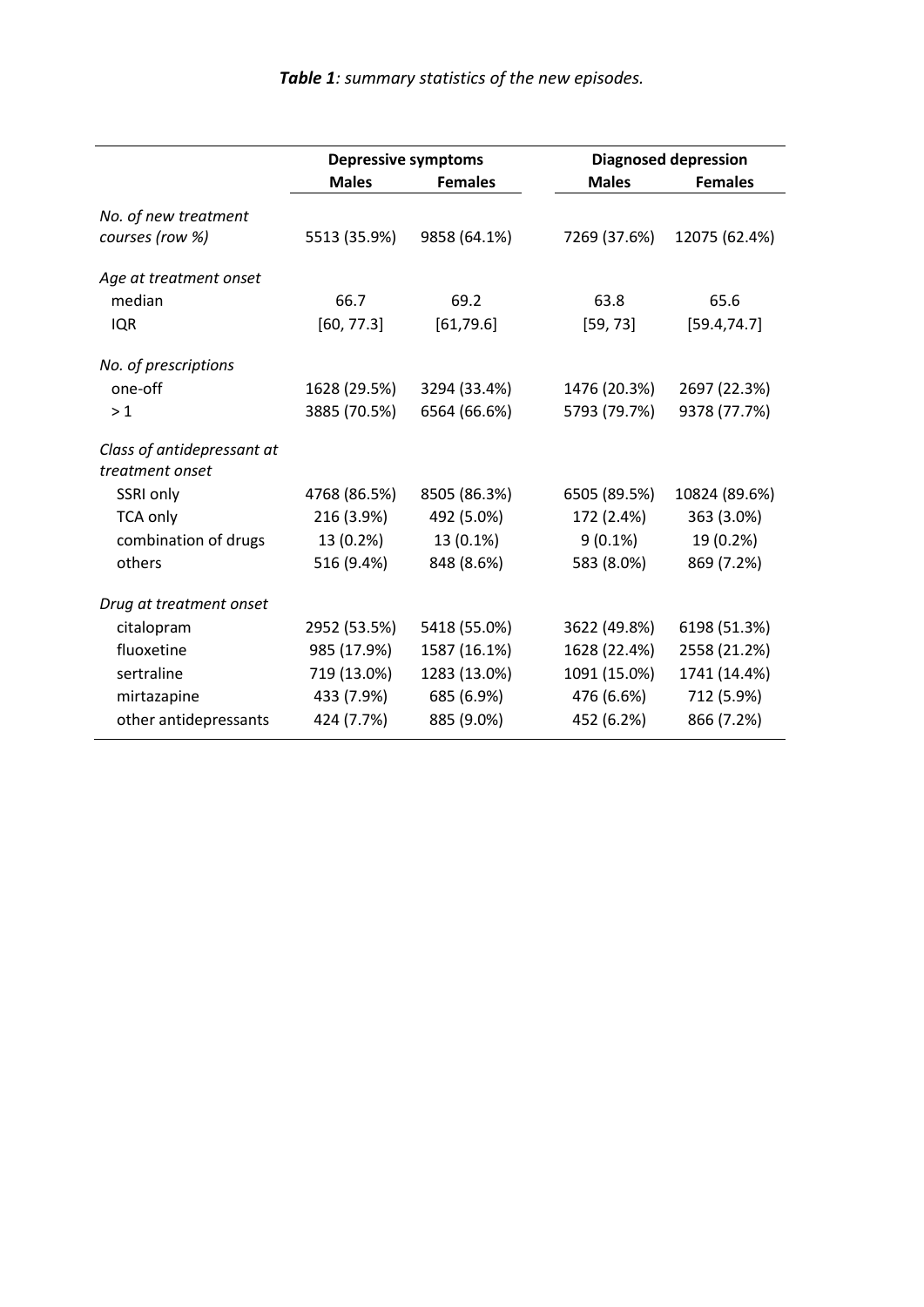|                                        | <b>Depressive symptoms</b> |                   | <b>Diagnosed depression</b> |                                     |
|----------------------------------------|----------------------------|-------------------|-----------------------------|-------------------------------------|
|                                        | <b>Males</b>               | <b>Females</b>    | <b>Males</b>                | <b>Females</b>                      |
|                                        | OR (95% CI)                | OR (95% CI)       | OR (95% CI)                 | OR (95% CI)                         |
| Deprivation                            |                            |                   |                             |                                     |
| 1 (lowest)                             | $\mathbf{1}$               | $\mathbf{1}$      | $\mathbf{1}$                | 1                                   |
| 2                                      | 1.06(0.88, 1.28)           | 1.11(0.97, 1.27)  | 1.01(0.84, 1.21)            | 1.05(0.90, 1.21)                    |
| 3                                      | 1.01(0.85, 1.21)           | 1.11(0.96, 1.28)  | 1.18(0.97, 1.42)            | 1.01(0.87, 1.17)                    |
| 4                                      | 1.06(0.88, 1.29)           | 1.19(1.03, 1.38)  | 1.25(1.04, 1.50)            | 1.10(0.95, 1.27)                    |
| 5 (highest)                            | 1.13(0.90, 1.41)           | 1.14 (0.97, 1.33) | 1.22 (0.98, 1.53)           | 1.19(1.00, 1.43)                    |
| Neighbourhood                          |                            |                   |                             |                                     |
| Urban                                  | $\mathbf{1}$               | 1                 | 1                           | 1                                   |
| Town and fringe                        | 1.00(0.83, 1.20)           | 0.86(0.76, 0.98)  | 0.93(0.75, 1.16)            | 0.83(0.69, 0.99)                    |
| Village, hamlet, isolated dwelling     | 1.01(0.83, 1.23)           | 0.89(0.76, 1.05)  | $0.72$ (0.55, 0.95)         | 0.82(0.69, 0.97)                    |
| Class of antidepressants               |                            |                   |                             |                                     |
| SSRI                                   | $\mathbf{1}$               | 1                 | 1                           | 1                                   |
| non-SSRI                               | 0.90(0.77, 1.05)           | 0.91(0.80, 1.03)  | 0.92(0.75, 1.13)            | 0.92(0.80, 1.06)                    |
| Polypharmacy (prescribing index)       | 1.01(1.00, 1.02)           | 1.00(0.99, 1.01)  | 1.01(0.99, 1.02)            | $1.01$ (1.00, $1.02$ ) <sup>a</sup> |
| Dementia                               | 0.51(0.32, 0.80)           | 0.31(0.22, 0.44)  | 0.50(0.28, 0.90)            | 0.42(0.25, 0.69)                    |
| Cognitive impairment or<br>memory loss | 0.88(0.69, 1.13)           | 0.80(0.68, 0.95)  | 0.83(0.64, 1.08)            | 0.83(0.68, 1.02)                    |
| Age                                    | see Figure 1 (a)           | see Figure 1 (b)  | see Figure 1 (c)            | see Figure 1 (d)                    |

*The results for age are displayed in Figure 1.*

<sup>a</sup> This 95% CI does not contain 1 as the lower bound is 1.004.